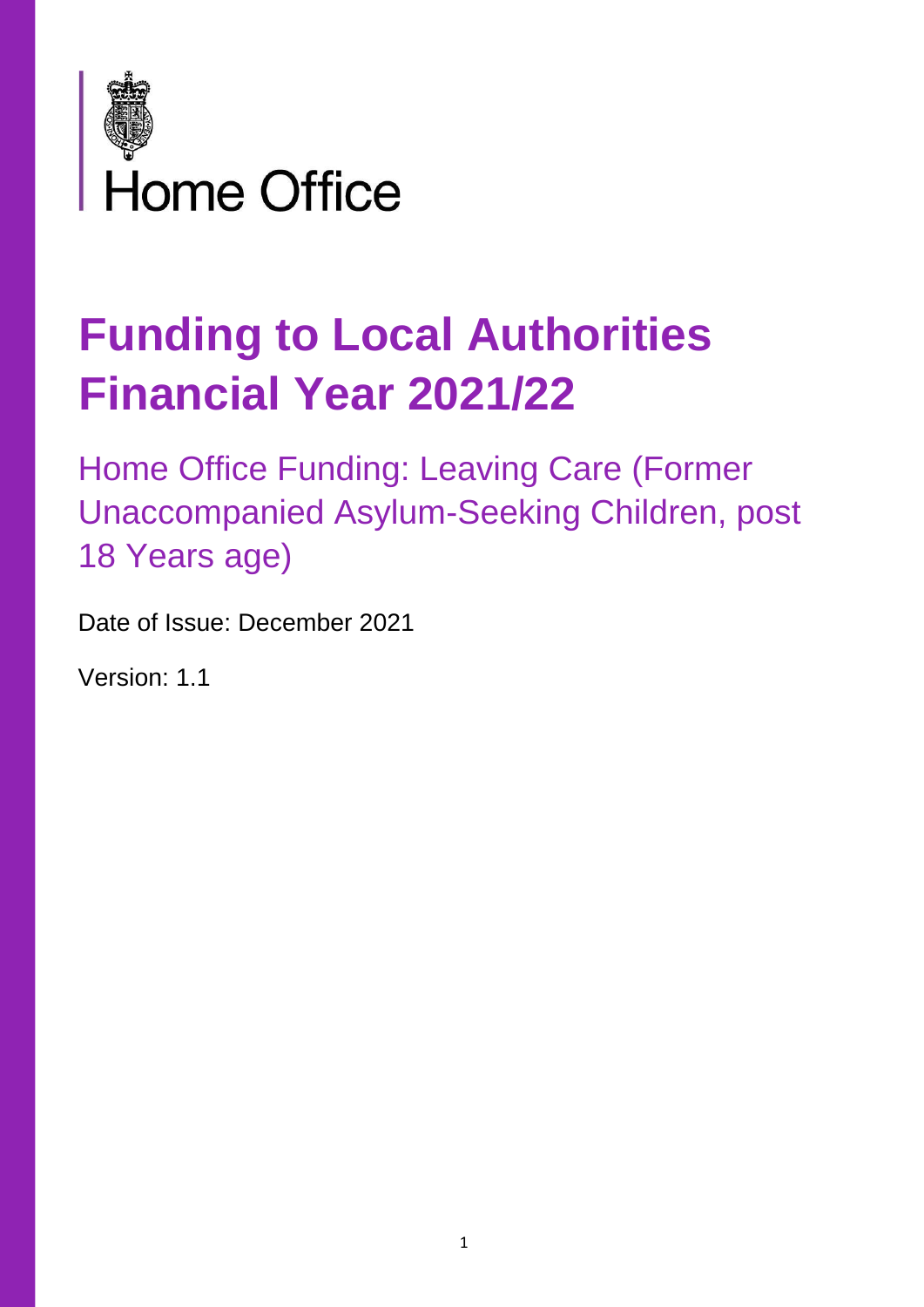## **Contents**

- 1. Scope and Definition
- 2. Funding levels
- 3. Eligibility to funding
- 4. Exclusions
- 5. Data reconciliation and payments
- 6. Disputes
- 7. Audits
- 8. Contact details
- 9. 2021/2022 Timetable
- 10. Exceptional Costs
- 11. Supporting Documents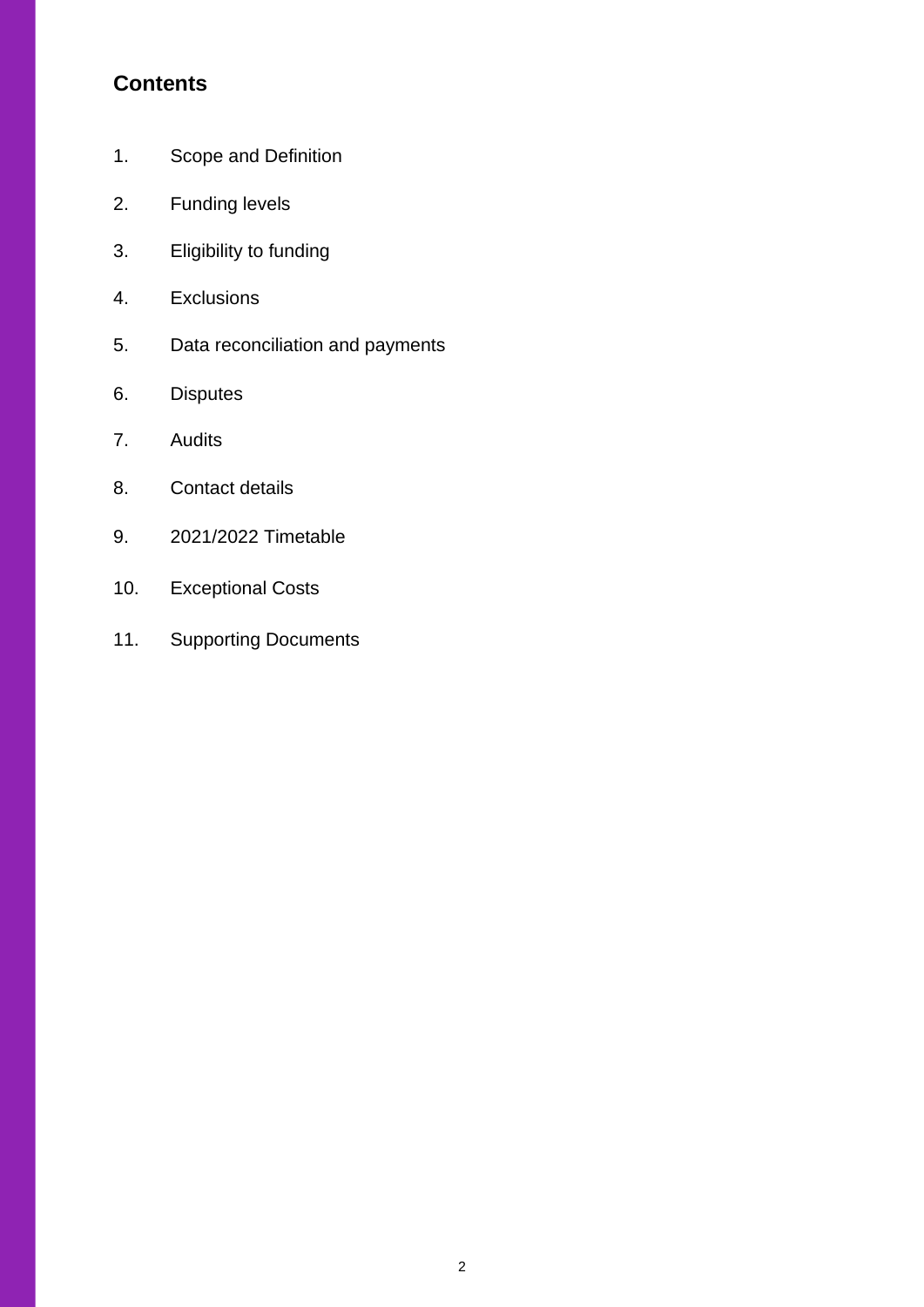#### **1. Scope and Definition**

- 1.1 This document sets out the terms under which the Home Office will make funding available to local authorities in England, Wales, Scotland and Northern Ireland during the financial year 1 April 2021 to 31 March 2022 to assist with their costs of supporting care leavers who were formerly UASC and who are over the age of 18, and otherwise eligible.
- 1.2 The funding is in addition to other sources that may be available to the young person and is a contribution towards the costs the local authority incurs through providing care leaver support.
- 1.3 This document should be read in conjunction with the UASC & LC Funding Excel workbook which contain the relevant 'Annex As' and notes for their completion that are needed to make a claim for funding.
- 1.4 UASC is defined as a person who is under 18, has applied for asylum in his/her own right, is separated from both parents and is not being cared for by an adult who by law or custom has responsibility to do so.

#### **2. Funding levels**

2.1 Funding of £270 per week will be provided for each eligible person.

#### **3. Eligibility for funding**

- 3.1 Subject to paragraph 4.1 an individual receiving care leaver support will be treated as eligible to receive funding in the following circumstances:
	- (a) they were a UASC, are now over 18 years old; and
		- i. have been a child who was in the care of the local authority for at least 13 weeks
		- ii. after turning 21 are in a planned programme of education or training
	- (b) the local authority making the funding claim is responsible for their support; and
	- (c) the local authority making the funding claim is actually providing support and has not lost contact; and
	- (d) their immigration status is one of the following:
		- i. indefinite leave to remain
		- ii. leave to remain on the basis of humanitarian protection
		- iii. discretionary leave to remain
		- iv. Refugee Status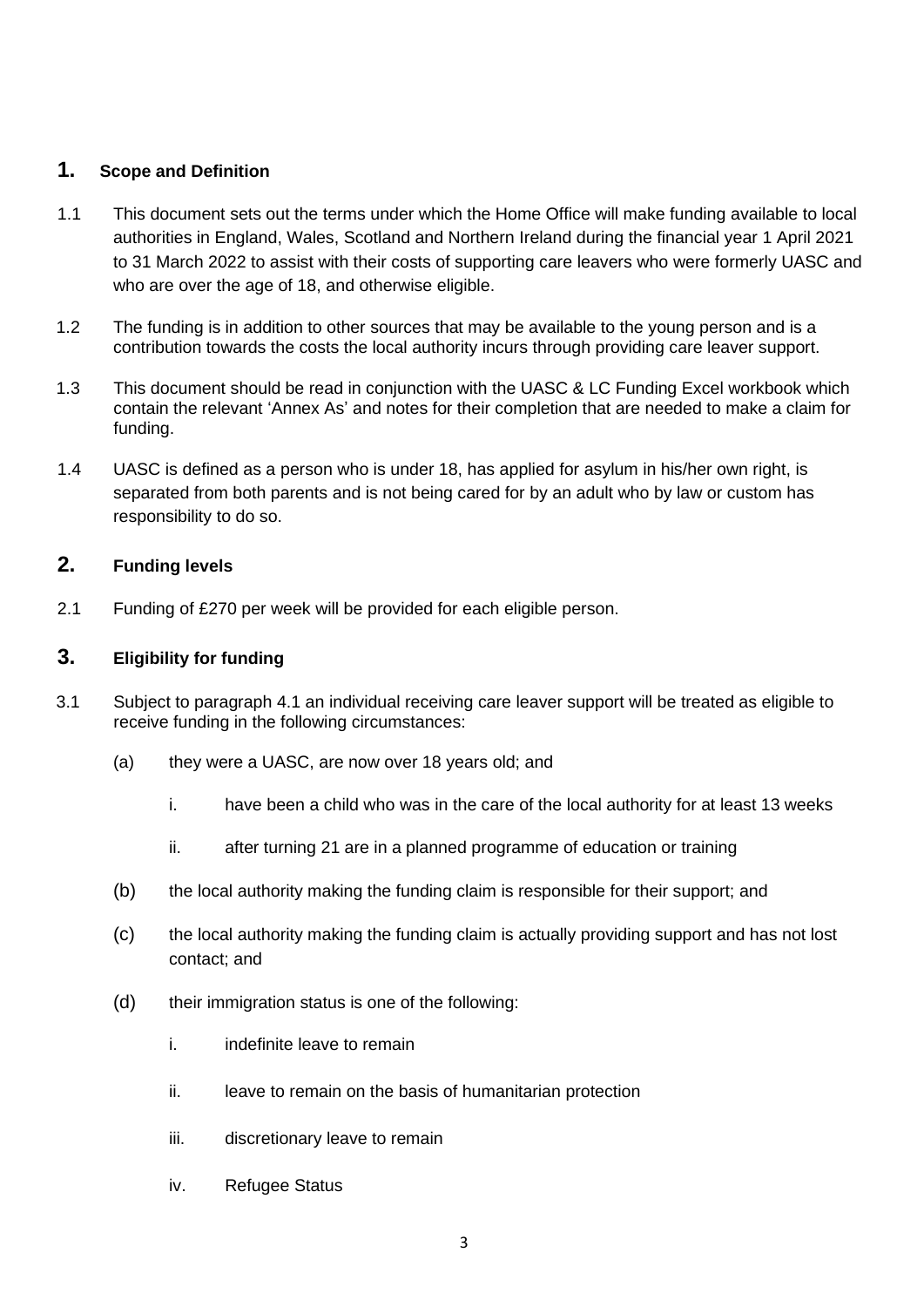- v. exceptional leave to remain
- vi. an outstanding application to extend leave to remain, provided the application was submitted before the expiry of that leave
- vii. an outstanding appeal against refusal to extend their leave, provided the appeal was submitted in time
- viii. an outstanding asylum claim or an outstanding appeal against refusal of an asylum claim.
- 3.2 If a supported person who previously satisfied the conditions set out in paragraph 3.1 becomes "Appeals Rights Exhausted" (ARE) they may continue to be treated as eligible for funding for an extended period of three months from the ARE date. The ARE date is the date when all their applications and appeals to remain in the UK have been finally rejected. The extended funding after the ARE date will only be provided if the local authority conducts an assessment to decide whether it is necessary to provide further support in order to avoid a breach of the person's human rights as required by schedule 3 of the Nationality, Immigration and Asylum Act 2002<sup>1</sup>.
- 3.3 The ARE date will be confirmed through the Home Office's response to the local authority's Annex A application for payment (see section 5). After receiving notice of the ARE date via the funding claim response or the relevant Home Office team with responsibility for the case, the local authority must conduct the human rights assessment and inform the Home Office that this has been completed on the subsequent Annex A. If the local authority received notice of the ARE date after the period 12 Annex A has been submitted confirmation that the human rights assessment has been conducted must be provided to the UASC LA Funding team by 15 of May 2022 and must not be carried over into the submission for the next financial year. If these actions are not completed within this timescale funding will be ended on the ARE date.

#### **4. Exclusions**

- 4.1 A supported person will not be treated as eligible to receive funding in the following circumstances:
	- a) they have been granted British Citizenship.
	- b) the person becomes eligible to support or funding by the Home Office under other arrangements.
	- c) The person reaches the age of 25.

Schedule 3 of the Nationality, Immigration and Asylum Act 2002 makes particular classes of persons from abroad ineligible to receive various types of welfare support, including Leaving Care Support, because of their immigration status. Most former unaccompanied asylum-seeking children will fall into the 4th class of "ineligible person" listed in Schedule 3 at the point they become "ARE." The 4th class is defined as "person unlawfully in the United Kingdom." In these circumstances, the Local Authority will only be able to continue to provide support to the extent necessary to avoid a breach a of person's rights under the European Convention on Human Rights.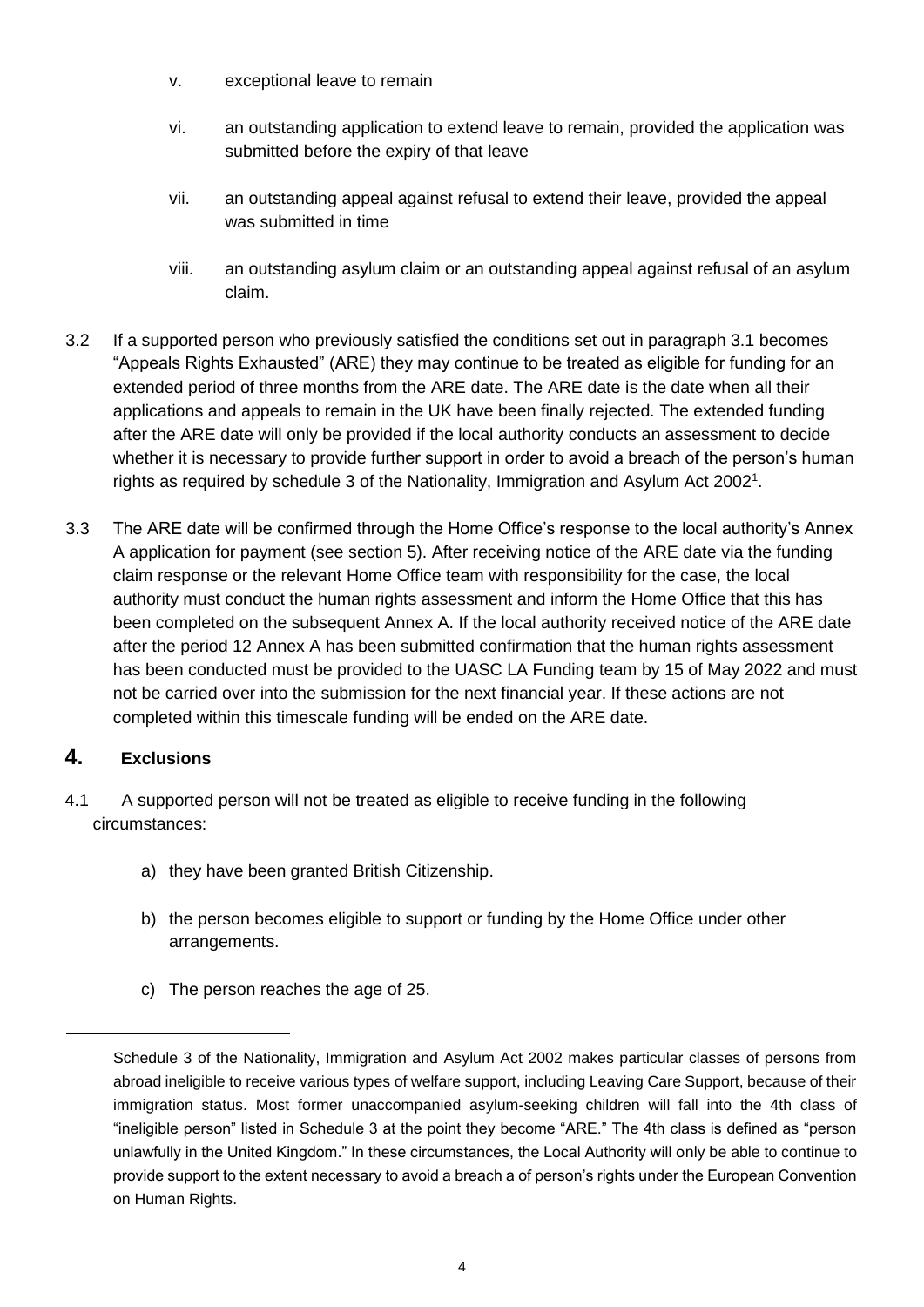d) When the person is absent or missing for more than 28 days consecutively. The local authority must promptly inform relevant contact(s) immediately and reflect this on the application for payment form (Annex A). If the person returns to the local authority the Annex A should be updated. When the person is absent for a short period of time, that is for 28 days or less, the funding may be payable during the absence period. If the person is absent for a consecutive period of 28 days funding will automatically cease.

Exception: If the person is in hospital for more than 28 days and the local authority continues to be responsible, they will still be eligible for funding.

e) If the person is placed in a Young Offenders Institute (YOI) or prison, the local authority must promptly inform relevant contact(s) and reflect this on the application for payment form (Annex A). If the person returns to the local authority the Annex A should be updated. When the person is in a YOI or prison for a short period of time, that is for 28 days or less, the funding may be payable during the absence period.

#### **5 Data reconciliation and payments**

- 5.1 Local authorities are required to complete a monthly application for payment in the form set out in the Annex A, which includes details of each supported young person and the numbers of days during the period that they received support. Local authorities must ensure funding for each supported young person is claimed for on the correct Annex A.
- 5.2 Specific instructions for the completion of an Annex A are included in the UASC & LC Funding Excel workbook. The Annex A should only be submitted to the UASC LA Funding team via the Home Office's secure data transfer portal, "MoveIT DMZ" to ensure compliance with 1998 Data Protection Legislation and GDPR.
- 5.3 The first Annex A application for payment for 2021/22 must be a new submission and not simply a continuation of the last submission in the 2020/21 financial year. Subsequent Annex As must clearly highlight any additions and updates to the previous submission. The UASC LA Funding team will reconcile this data monthly against Home Office records.
- 5.4 The monthly Annex A for payment must be received by the Home Office by no later than the 15th of the month following the month to which the application relates; late returns will result in payment being delayed. The submission must contain the data for the latest period, e.g. data received on 15 June must contain May data. Payments will be withheld if Annex A applications are not submitted by the specified date within the 2021/22 payment table for that period.
- 5.5 Once the information provided in the Annex A has been reconciled local authorities will be advised of the eligibility and the agreed eligible days for each young person listed on the form. In some cases it will be necessary to seek further information from local authorities to confirm the person's eligibility or to clarify the period over which they are eligible to receive funding. Local authorities will be notified that these cases will be treated as "under review" pending determination of the eligibility to receive funding over the period in question. Any evidence to resolve discrepancies, disagreements over the funding eligibility or other anomalies, must be forwarded to the UASC LA Funding team by the following submission deadline. Failure to return evidence could result in future payments being delayed.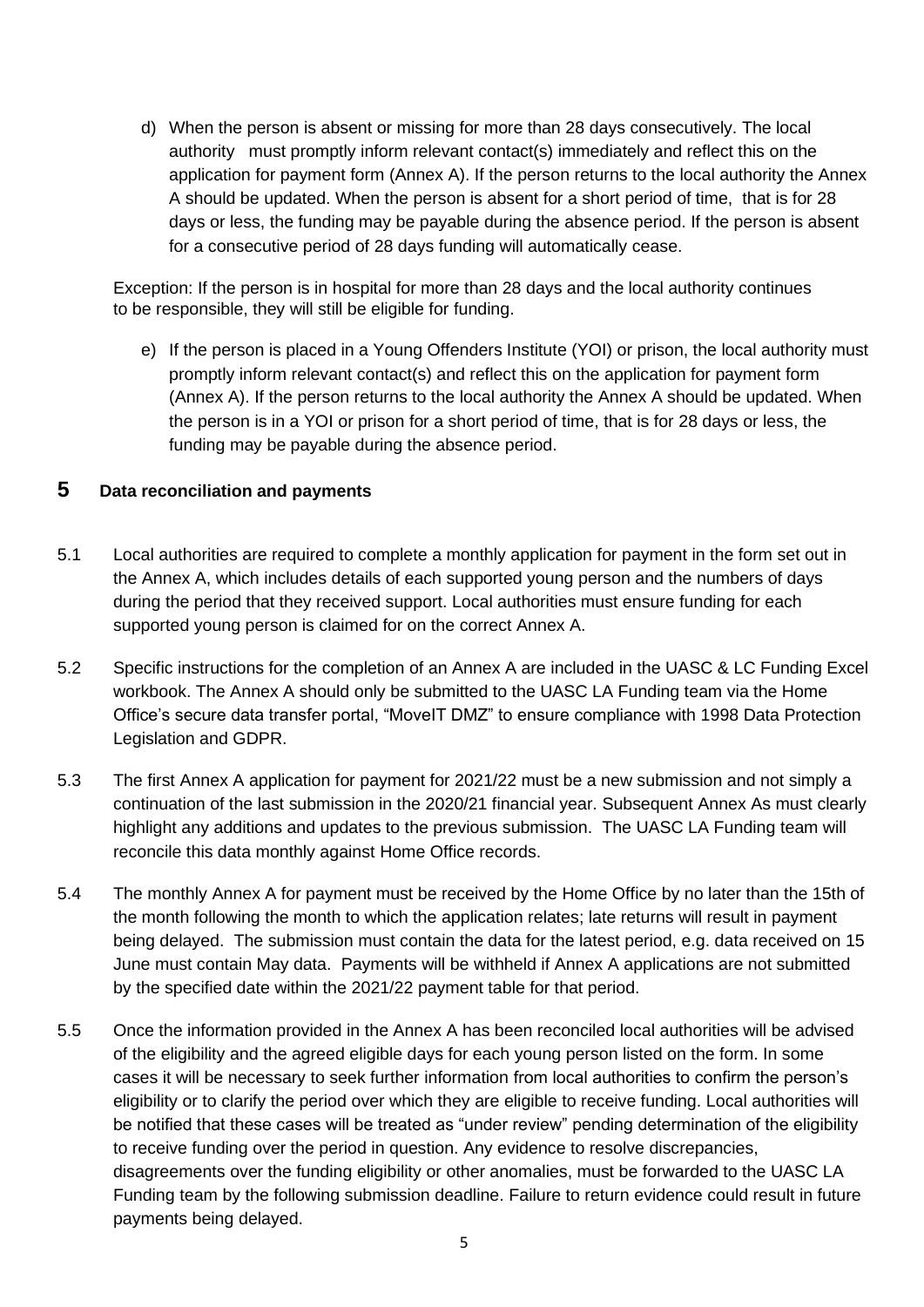- 5.6 Payments for each period will reflect the number of agreed eligible days for the young people being supported during that time plus any adjustments necessary as a result of the resolution of cases previously under review.
- 5.7 Payments will be made by BACS using the account details already held by the Home Office for payments in previous years. If the local authority's bank details change it must immediately email the new details to: UASCLAFundingTeam@homeoffice.gov.uk
- 5.8 Each reference will be followed by the monthly number in the financial year. For example, the payment made for the period 1 April 2021 to the 30 of November 2021 will be referenced as '2021/22 leaving care POA up to Mth 8'. Cashiers department should be advised accordingly.
- 5.9 The Home Office will cease payments when a person becomes Appeals Rights Exhausted unless the local authority shows in accordance with section 3.2 that the human rights assessment was completed within the specified timescales and notified to the Home Office. Where this has been completed a further three months funding will be agreed starting from the actual date the person became ARE. The Home Office will also cease payments the day before the person's 25th birthday, unless they have ceased to be eligible before then.

## **6 Disputes**

6.1 Local authorities have the opportunity to make representations if they believe that they have not received funding to which they are entitled to under the terms set out in this document. Any representations must be notified by the relevant local authority to the UASC LA funding team within a month of the Annex A response being sent following reconciliation against Home Office records. Back payments, where claims for funding for supported young people have not been submitted promptly, will only be agreed in exceptional circumstances.

## **7 Audits**

- 7.1 Local authorities should record expenditure in their accounting records under generally accepted accounting standards in a way that the relevant costs can be simply extracted if required. Throughout the year, the UASC LA Funding team will work with local authorities to ensure the accuracy of claims, thereby reducing the need for audits at year-end.
- 7.2 Visits may be made from time to time by the Home Office or its appointed representatives, including National Audit Office. Whilst there is no requirement for submission of detailed costings, local authorities must be able to provide the costs for individual cases, if required, and will be expected to justify and explain costs, where necessary.

#### **8 Contact details**

8.1 For queries relating to the information sent out in this document, the submission of Annex A applications for payment or the use of Home Offices secure data transfer portal "MoveIT DMZ" please contact the UASC LA funding team contacts.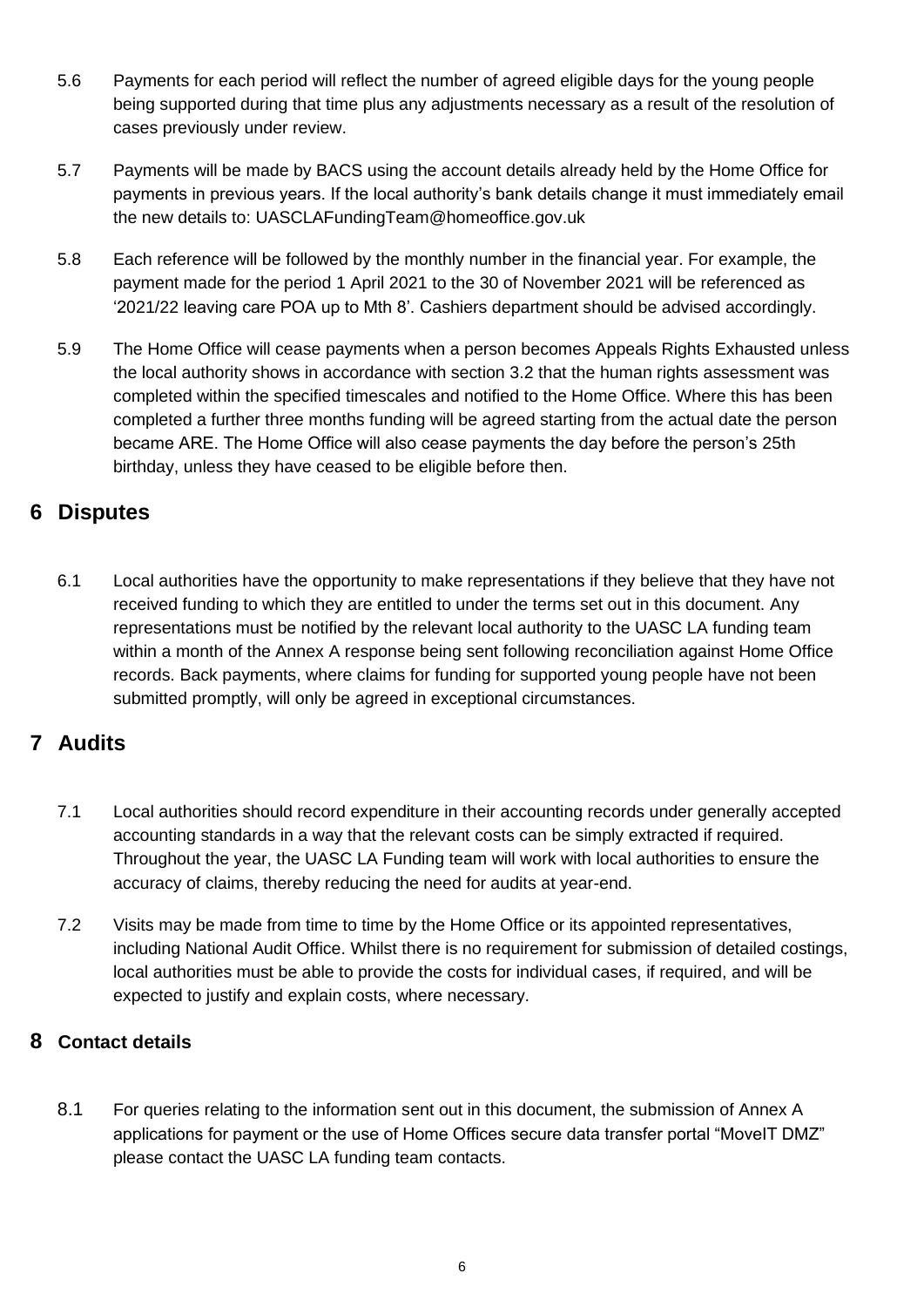8.2 For queries relating to this Funding Instruction or the submission of applications please email [UASCLAFundingTeam@homeoffice.gov.uk](mailto:UASCLAFundingTeam@homeoffice.gov.uk)

## **9 2021/2022 Timetable**

For the 2021/2022\* financial year the following timetable will apply:

| Period           | <b>Annex A Submission Deadline</b> | Payment Received by LA |
|------------------|------------------------------------|------------------------|
| April 2021       | 15 May 2021                        | 31 June 2021           |
| May 2021         | 15 June 2021                       | 31 July 2021           |
| <b>June 2021</b> | 15 July 2021                       | 31 August 2021         |
| <b>July 2021</b> | 15 August 2021                     | 30 September 2021      |
| August 2021      | 15 September 2021                  | 31 October 2021        |
| September 2021   | 15 October 2021                    | 30 November 2021       |
| October 2021     | 15 November 2021                   | 31 December 2021       |
| November 2021    | 15 December 2021                   | 31 January 2022        |
| December 2021    | 15 January 2022                    | 28 February 2022       |
| January 2022     | 15 February 2022                   | 31 March 2022          |
| February 2022    | 15 March 2022                      | 30 April 2022          |
| March 2022       | 15 April 2022                      | 31 May 2022            |

## **10. Exceptional Costs**

- 10.1 Bids can be made from 15 December 2021 to 15 March 2022 and payments will be made in April 2022. All local authorities supporting UASC and UASC care leavers are eligible to apply.
- 10.2 Exceptional Costs are additional expenses incurred by a local authority in supporting UASC and former UASC care leavers for which the Home Office may on a case-by-case basis, agree to reimburse. All local authorities that care for UASC and former UASC care leavers are eligible to apply for exceptions costs funding.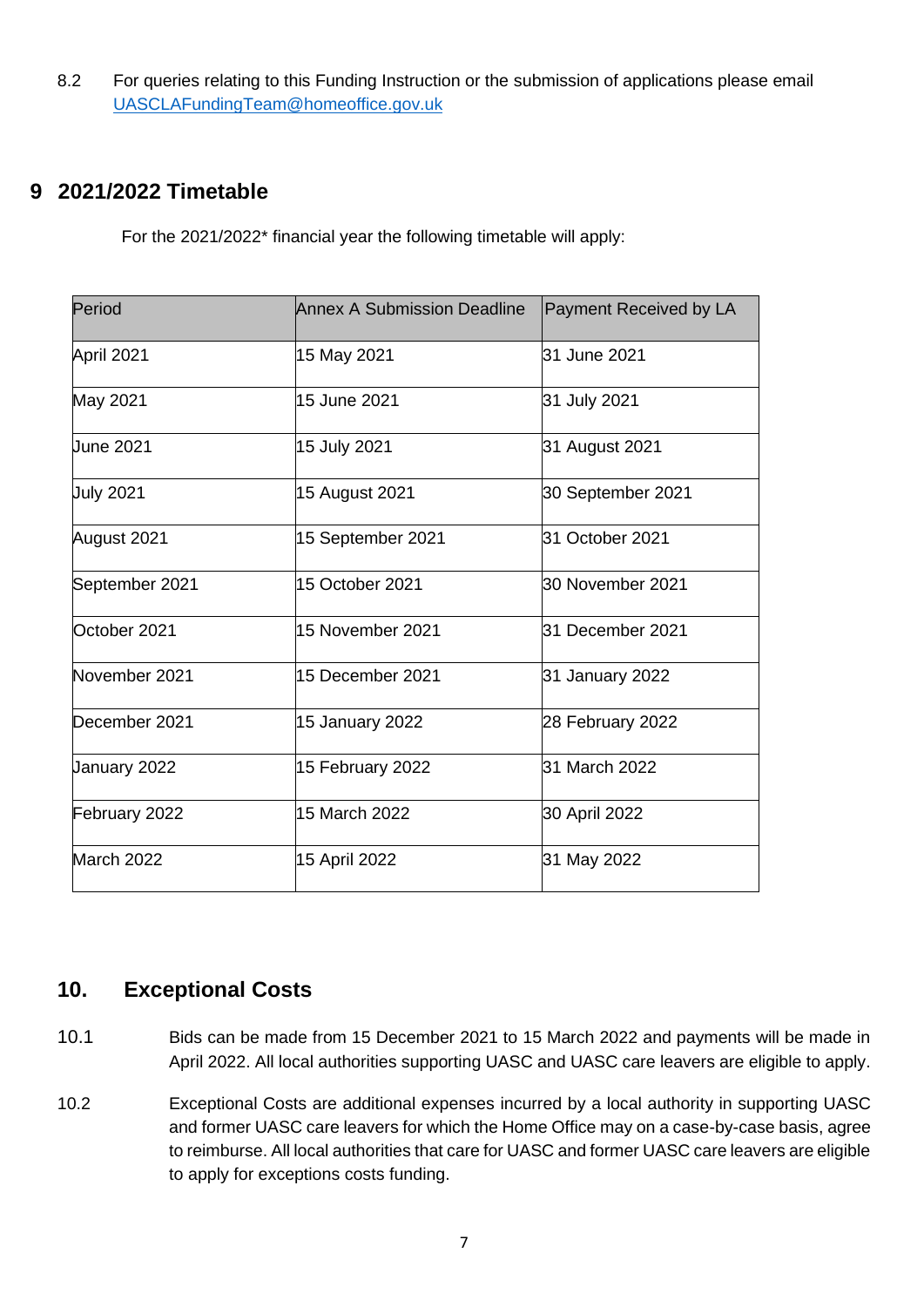10.3 Payments may be made to cover additional exceptional costs incurred local authorities in the 2021/2022 financial year only, above and beyond what could reasonably be regarded as standard expenditure when caring for UASC and former UASC care leavers which are not available through other funding mechanisms. Funding from the Exceptional Costs fund may be used, amongst other things, to pay for:

> a contribution towards legal costs incurred by local authorities as a result of challenges to short form Merton compliant age assessment or full Merton compliant age assessments conducted by local authority or Home Office social workers

- where the needs of a particular child carry significant additional costs
- activities or initiatives that aim to build capacity and/or make improvements for UASC and UASC care leavers

10.4 All applications for funding from the Exceptional Costs fund will be assessed, and payments made, on a case-by-case basis.

- there is no minimum or maximum amount that can be claimed
- costs must be incurred in the 2021/2022 financial year only
- claims cannot be submitted where the 'exceptional cost' can already be met by available funding, such as the funding paid to local authorities in respect to their costs of supporting UASC by the Home Office, or through other funding mechanisms
- recipients must submit evidence of Exceptional Cost expenditure incurred (e.g. copy invoices) along with an Exceptional Costs claim form (Annex B) before claims can be considered for payment

Funding for exceptional costs is only available for costs incurred during the 2021/2022 financial year and cannot be claimed for previous periods. The funding will not continue for the 2022/2023 financial year.

The process for claiming exceptional costs is further explained in Annex B.

#### 10.5 Guide to claiming exceptional costs

- Local Authority incurs an exceptional cost for the 2021/2022 financial year (1 April 2021 to 31 March 2022) only
- Local Authority gathers the relevant information regarding the exceptional cost
- Local Authority submits Exceptional Costs claim form (Annex B) to the Home Office [\(UASCLAFundingTeam@homeoffice.gov.uk](mailto:UASCLAFundingTeam@homeoffice.gov.uk) ) with information and proof of expenditure for the exceptional cost
- Reply sent to the local authority via email with decision regarding the exceptional cost request
- Further information may be requested by the Home Office in relation to the exceptional cost where needed.
- 10.6 Examples of supporting information

Legal costs relating to age assessment challenges

- Prognosis on the merits of the legal challenge
- Details of associated costs incurred, for example, drafting correspondence, reviewing information and quality assurance reviews